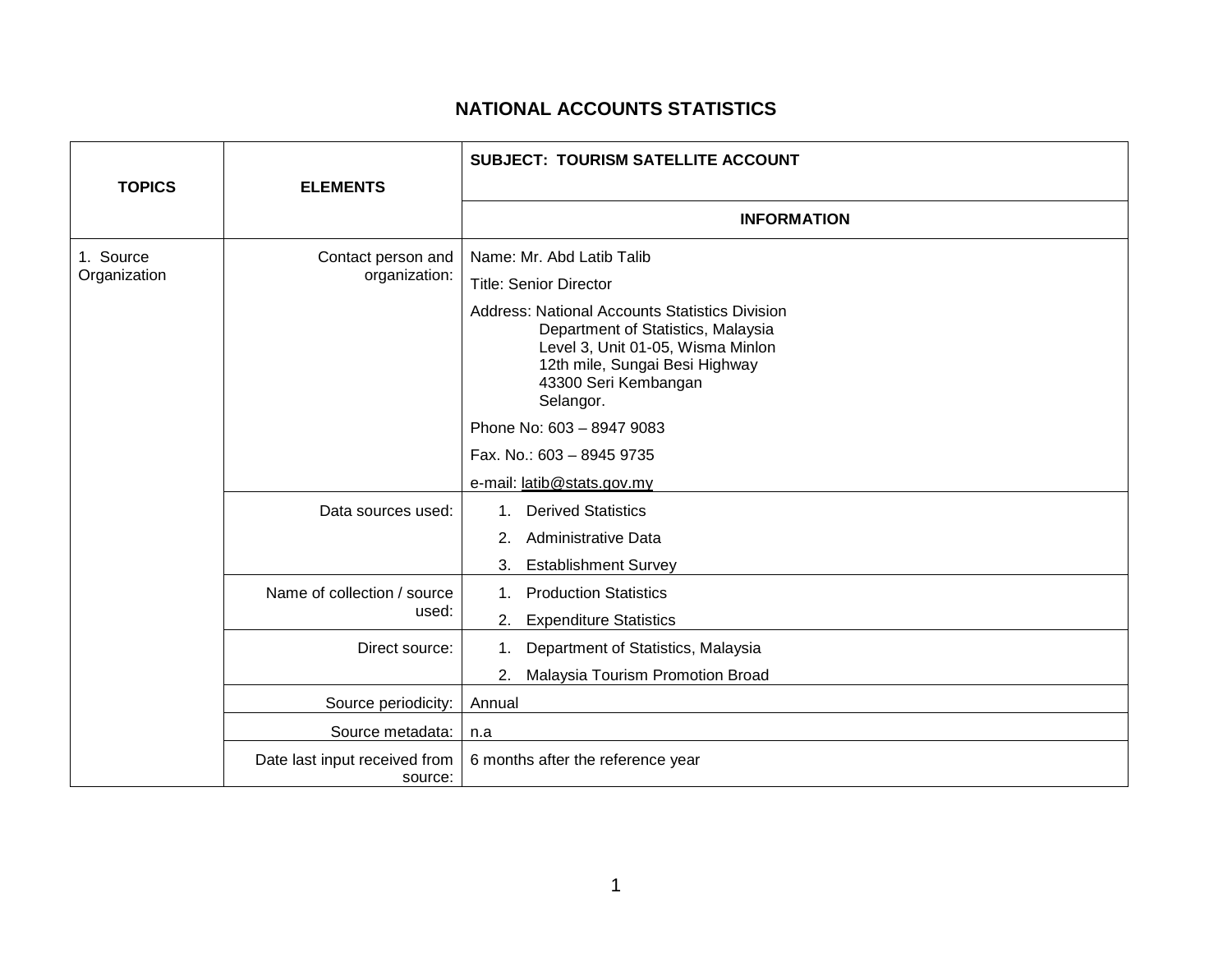| <b>TOPICS</b>                                         | <b>ELEMENTS</b>                               | <b>SUBJECT: TOURISM SATELLITE ACCOUNT</b>                                                                                                                                                                                                                                                                                                                                                                                                                                            |
|-------------------------------------------------------|-----------------------------------------------|--------------------------------------------------------------------------------------------------------------------------------------------------------------------------------------------------------------------------------------------------------------------------------------------------------------------------------------------------------------------------------------------------------------------------------------------------------------------------------------|
|                                                       |                                               |                                                                                                                                                                                                                                                                                                                                                                                                                                                                                      |
|                                                       |                                               | <b>INFORMATION</b>                                                                                                                                                                                                                                                                                                                                                                                                                                                                   |
| 2. Data<br>Characteristic and<br>Collection           | Variables collected:                          | Inbound tourism expenditure of visitors, tourists and excursionists by products<br>1.<br>Domestic tourism expenditure of visitors, tourists and excursionists by products<br>2.<br>Outbound tourism expenditure of visitors by products<br>3.<br>Internal tourism consumption of visitors of products<br>4.<br>Production accounts of tourism industry at current prices<br>5.<br>Total supply and consumption by type of products<br>6.<br>Employment in the tourism industry<br>7. |
|                                                       | Sampling:                                     | n.a                                                                                                                                                                                                                                                                                                                                                                                                                                                                                  |
|                                                       | Periodicity:                                  | Annual                                                                                                                                                                                                                                                                                                                                                                                                                                                                               |
|                                                       | Reference period:                             | Calendar year                                                                                                                                                                                                                                                                                                                                                                                                                                                                        |
|                                                       | Base period:                                  | $2010=100$                                                                                                                                                                                                                                                                                                                                                                                                                                                                           |
|                                                       | Date last updated:                            | Annual                                                                                                                                                                                                                                                                                                                                                                                                                                                                               |
|                                                       | Link to release calendar:                     | Advanced release calendar                                                                                                                                                                                                                                                                                                                                                                                                                                                            |
|                                                       | Other data characteristics and<br>collection: | n.a                                                                                                                                                                                                                                                                                                                                                                                                                                                                                  |
| 3. Statistical<br>Population and<br>Scope of the Data | Statistical population:                       | All economic activities within the 2008 SNA production boundary.                                                                                                                                                                                                                                                                                                                                                                                                                     |
|                                                       | Geographical coverage:                        | Malaysia                                                                                                                                                                                                                                                                                                                                                                                                                                                                             |
|                                                       | Sector coverage:                              | All economic sectors                                                                                                                                                                                                                                                                                                                                                                                                                                                                 |
|                                                       | Institutional coverage:                       | Industries                                                                                                                                                                                                                                                                                                                                                                                                                                                                           |
|                                                       | Item coverage                                 | n.a                                                                                                                                                                                                                                                                                                                                                                                                                                                                                  |
|                                                       | Population coverage:                          | 197 industry (by 5 digit MSIC 2008)                                                                                                                                                                                                                                                                                                                                                                                                                                                  |
|                                                       | Product coverage:                             | n.a                                                                                                                                                                                                                                                                                                                                                                                                                                                                                  |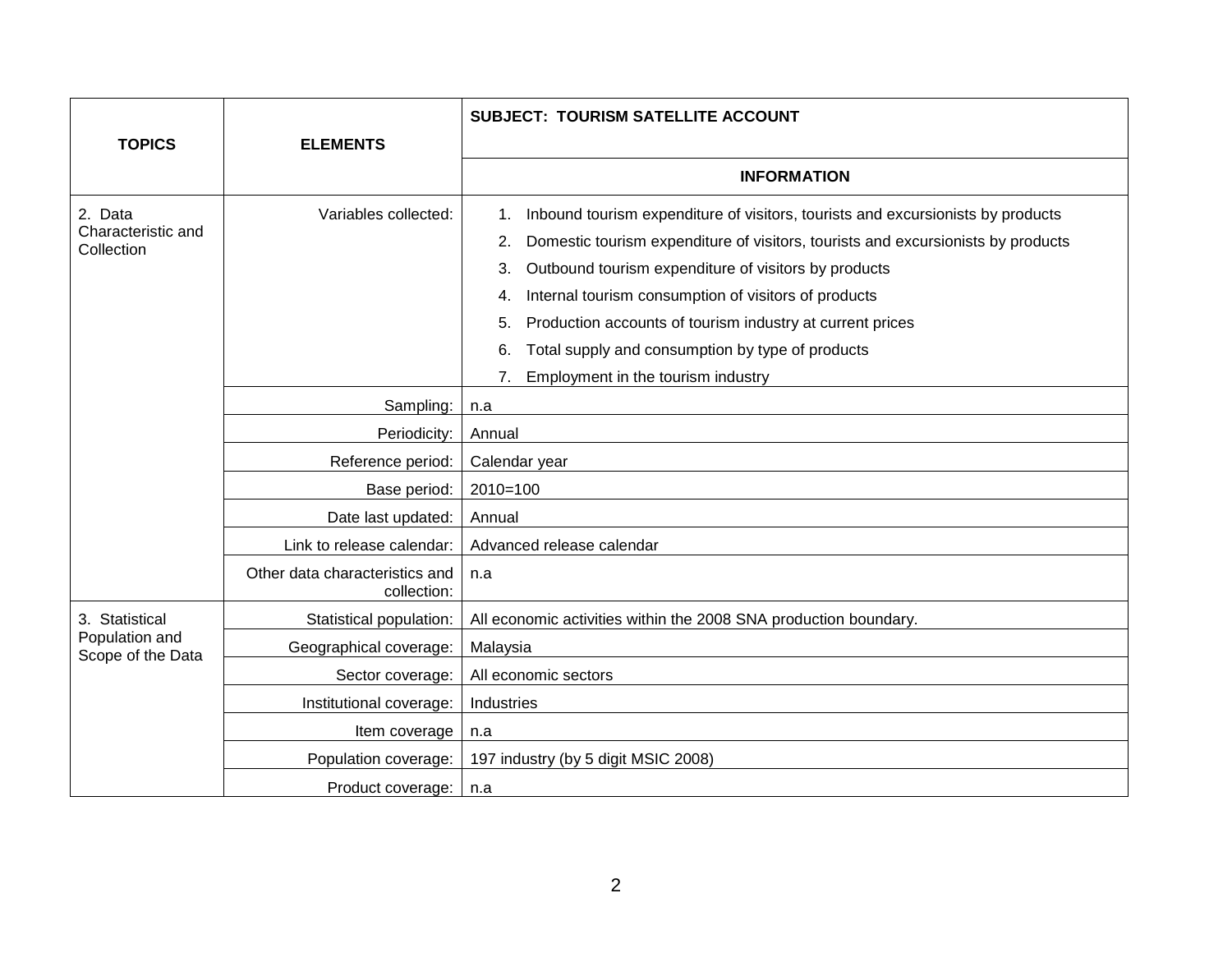|                                                           |                                       | <b>SUBJECT: TOURISM SATELLITE ACCOUNT</b>                                                |
|-----------------------------------------------------------|---------------------------------------|------------------------------------------------------------------------------------------|
| <b>TOPICS</b>                                             | <b>ELEMENTS</b>                       |                                                                                          |
|                                                           |                                       | <b>INFORMATION</b>                                                                       |
|                                                           | Other coverage:                       | n.a                                                                                      |
| 4. Statistical<br>Concepts and<br>Classifications<br>Used | Key statistical concepts used:        | System of National Accounts 2008 (2008 SNA)<br>1.                                        |
|                                                           |                                       | Tourism Satellite Account: Recommended Methodological Framework (TSA: RMF)<br>2.<br>2008 |
|                                                           |                                       | International Recommendations of Tourism Statistics (IRTS)<br>3.                         |
|                                                           | Classifications used:                 | International Standard Industrial Classification (ISIC) Rev. 4<br>1.                     |
|                                                           |                                       | Malaysia Standard Industrial Classification 2008 (MSIC), 2008<br>2.                      |
|                                                           |                                       | Central Product Classification ver. 2 (CPC ver.2)<br>3.                                  |
|                                                           |                                       | Malaysia Classification of Products by Activity (MCPA), 2009<br>4.                       |
| 1. Statistical                                            | Aggregation and consolidation:        | <b>National level</b>                                                                    |
| Computation and<br><b>Dissemination</b>                   | Estimation:                           | By economic activity level                                                               |
|                                                           | Imputation:                           | By economic activity level                                                               |
|                                                           | Transformations:                      | n.a                                                                                      |
|                                                           | Validation:                           | n.a                                                                                      |
|                                                           | Index type:                           | n.a                                                                                      |
|                                                           | Weights:                              | n.a                                                                                      |
|                                                           | Seasonal adjustment:                  | n.a                                                                                      |
|                                                           | Other computation and<br>adjustments: | n.a                                                                                      |
|                                                           | <b>Dissemination formats:</b>         | Printed and free download (online)                                                       |
| 6. Other Aspects                                          | Recommended uses and<br>limitations:  | n.a                                                                                      |